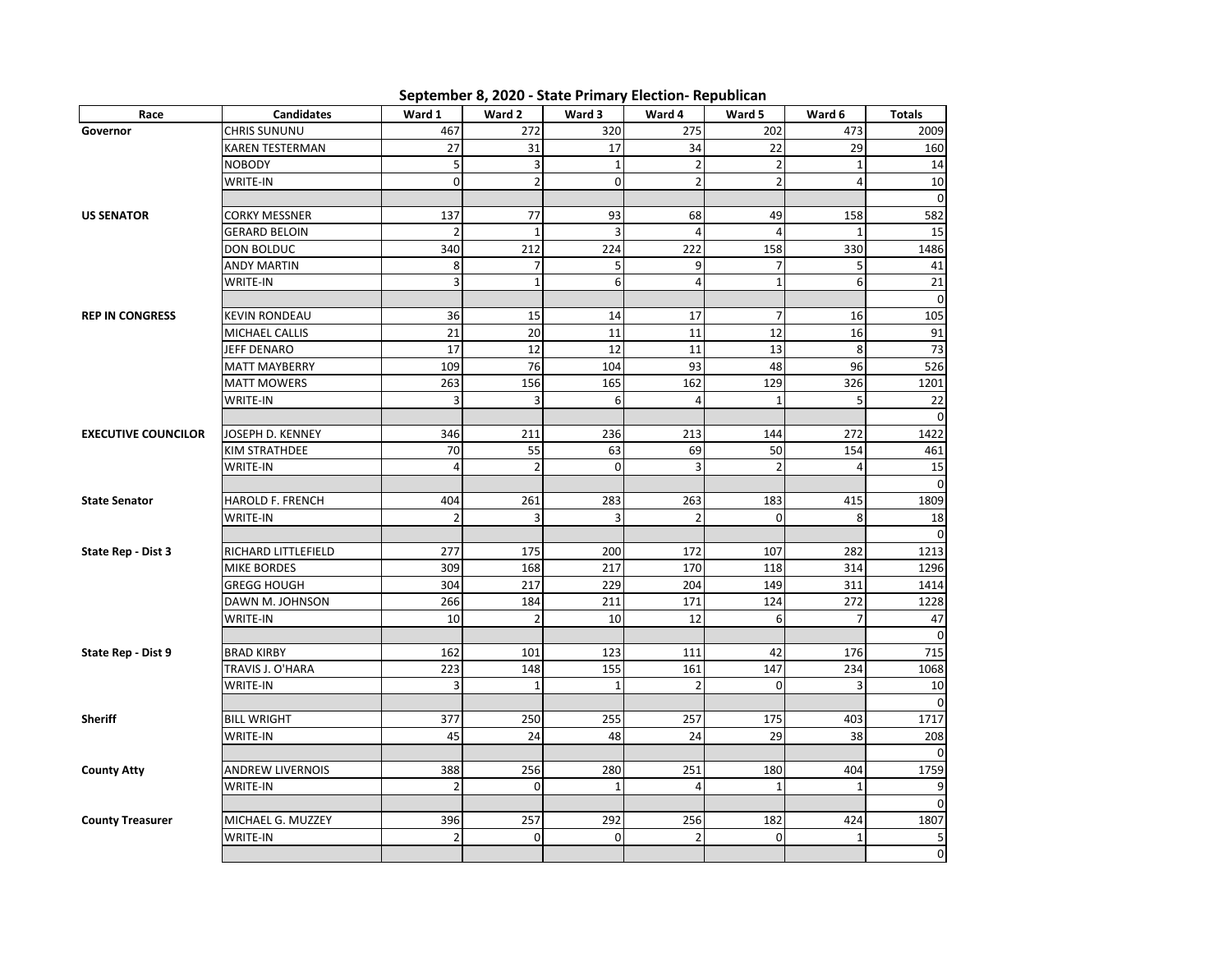| <b>Reg of Deeds</b>                           | <b>JUDY MCGRATH</b>            | 404  | 262  | 299  | 269  | 192  | 426  | 1852  |
|-----------------------------------------------|--------------------------------|------|------|------|------|------|------|-------|
|                                               | <b>WRITE-IN</b>                |      |      |      |      |      |      |       |
|                                               |                                |      |      |      |      |      |      | 0     |
| <b>Reg of Probate</b>                         | <b>ALAN GLASSMAN</b>           | 390  | 257  | 285  | 263  | 182  | 411  | 1788  |
|                                               | <b>WRITE-IN</b>                | 3    | 0    | 0    |      | 0    |      |       |
|                                               |                                |      |      |      |      |      |      | 0     |
| <b>COUNTY COMMISSIONER IPETER JOHN SPANOS</b> |                                | 409  | 259  | 294  | 259  | 186  | 422  | 1829  |
|                                               | <b>WRITE-INS</b>               | 4    |      |      | 4    |      |      | 17    |
|                                               |                                |      |      |      |      |      |      | 0     |
| <b>DELGATES STATE CONVENT</b> DAWN M. JOHNSON |                                | 326  | 212  | 228  | 228  | 158  | 316  | 1468  |
|                                               | <b>ELAINE KIDD</b>             | 301  | 181  | 213  | 171  | 124  | 285  | 1275  |
|                                               | <b>PATRICK KIEFER</b>          | 316  | 201  | 225  | 188  | 145  | 306  | 1381  |
|                                               | EILEEN V. MACIVER-MARS         | 300  | 174  | 208  | 161  | 116  | 274  | 1233  |
|                                               | JAMES O. THOMPSON              | 307  | 190  | 212  | 175  | 132  | 315  | 1331  |
|                                               | <b>WRITE-IN</b>                | 14   | 0    | 0    | 5    |      |      | 24    |
|                                               |                                |      |      |      |      |      |      | 0     |
|                                               | <b>Total registered Voters</b> | 2221 | 1718 | 1725 | 1822 | 1458 | 2413 | 11357 |
|                                               | <b>Total Votes Cast</b>        | 796  | 528  | 645  | 567  | 399  | 816  | 3751  |
|                                               | <b>Voter Turnout</b>           | 36%  | 31%  | 37%  | 31%  | 27%  | 34%  | 33%   |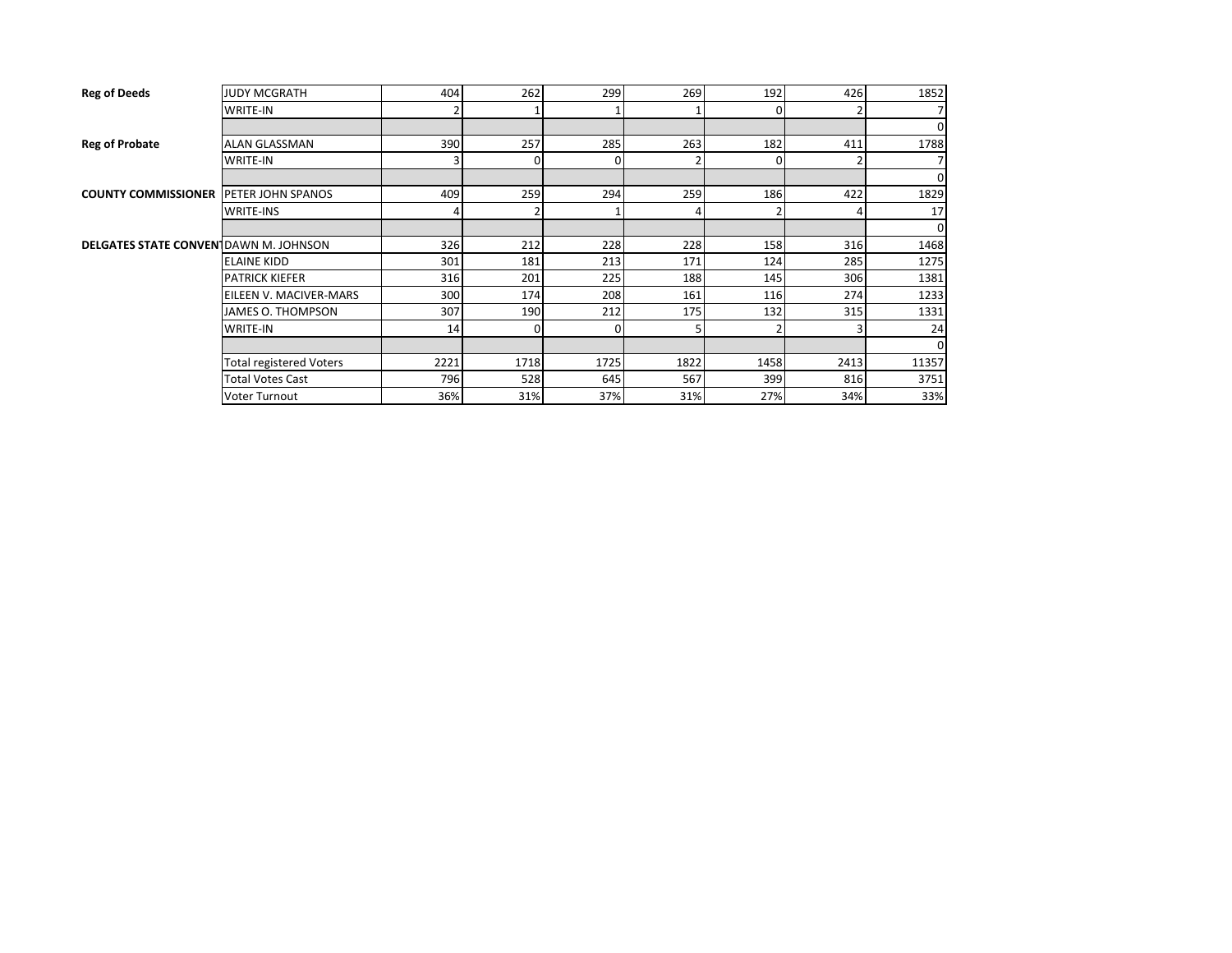**September 8, 2020 - State Primary Election- Democratic**

| Race                    | <b>Candidates</b>              | Ward 1         | Ward 2         | Ward 3         | Ward 4         | Ward 5                   | Ward 6       | <b>Totals</b>       |
|-------------------------|--------------------------------|----------------|----------------|----------------|----------------|--------------------------|--------------|---------------------|
| Governor                | <b>DAN FELTES</b>              | 158            | 101            | 134            | 128            | 85                       | 156          | 762                 |
|                         | ANDRU VOLINKSY                 | 93             | 73             | 130            | 91             | 61                       | 91           | 539                 |
|                         | WRITE-IN                       | 14             | 13             | 14             | 16             | 10                       | 18           | 85                  |
|                         |                                |                |                |                |                |                          |              | $\mathbf 0$         |
| <b>US Senator</b>       | JEANNE SHAHEEN                 | 272            | 198            | 280            | 229            | 153                      | 276          | 1408                |
|                         | TOM ALCIERE                    | $\overline{7}$ | 5              | 5              | 8              | 8                        | 5            | 38                  |
|                         | PAUL J. KARAUTMANN             | 10             | 6              | 11             | 9              | 6                        | 8            | 50                  |
|                         | WRITE-IN                       | $\mathbf 1$    | $\overline{4}$ | $\mathbf{1}$   | $\mathbf{1}$   | 3                        | 5            | 15                  |
|                         |                                |                |                |                |                |                          |              | $\Omega$            |
| <b>Rep for Congress</b> | <b>CHRIS PAPPAS</b>            | 272            | 203            | 285            | 233            | 158                      | 275          | 1426                |
|                         | WRITE-IN                       | $\mathbf{1}$   | $\mathbf{1}$   | $\mathbf{1}$   | 0              | $\mathbf{1}$             | 3            | 7                   |
|                         |                                |                |                |                |                |                          |              | $\Omega$            |
| <b>Exec Council</b>     | MICHAEL J. CRYANS              | 242            | 181            | 257            | 205            | 146                      | 255          | 1286                |
|                         | WRITE-IN                       | $\mathbf 0$    | $\overline{2}$ | 3              | $\mathbf{1}$   | $\mathbf{1}$             | $\mathbf{1}$ | 8                   |
|                         |                                |                |                |                |                |                          |              | $\Omega$            |
| <b>State Senator</b>    | PHILIP SPAGNUOLO               | 243            | 173            | 249            | 213            | 150                      | 243          | 1271                |
|                         | WRITE-IN                       | $\mathbf{1}$   | $\overline{a}$ | 3              | 3              | $\overline{\phantom{a}}$ | 0            | 11                  |
|                         |                                |                |                |                |                |                          |              | 0                   |
| State Rep - Dist 3      | CARLOS CARDONA                 | 170            | 112            | 193            | 128            | 99                       | 150          | 852                 |
|                         | <b>MARCIA HAYWARD</b>          | 212            | 139            | 240            | 183            | 123                      | 216          | 1113                |
|                         | SAMUEL DAVID HOEHN             | 87             | 58             | 65             | 55             | 38                       | 71           | 374                 |
|                         | DAVID O. HUOT                  | 196            | 159            | 236            | 171            | 116                      | 186          | 1064                |
|                         | <b>GAIL OBER</b>               | 177            | 139            | 212            | 160            | 98                       | 193          | 979                 |
|                         | WRITE-IN                       | $\overline{2}$ | $\mathbf 1$    | $\overline{7}$ | $\overline{3}$ | $\overline{2}$           | 3            | 18                  |
|                         |                                |                |                |                |                |                          |              | $\mathbf 0$         |
| State Rep - Dist 9      | <b>CHARLIE ST. CLAIR</b>       | 224            | 167            | 233            | 202            | 135                      | 220          | 1181                |
|                         | WRITE-IN                       | 3              | 36             | 6              | $\mathbf{1}$   | $\overline{\mathbf{4}}$  | 5            | 55                  |
|                         |                                |                |                |                |                |                          |              | $\mathbf 0$         |
| <b>Sheriff</b>          | WRITE-IN                       | 44             | 36             | 58             | 38             | 38                       | 55           | 269                 |
|                         |                                |                |                |                |                |                          |              | 0                   |
| <b>County Atty</b>      | WRITE-IN                       | 12             | 9              | 11             | 10             | $\overline{7}$           | 16           | 65                  |
|                         |                                |                |                |                |                |                          |              | $\mathsf{O}\xspace$ |
| <b>County Treasurer</b> | WRITE-IN                       | 11             | 8              | 8              | 10             | 9                        | 12           | 58                  |
|                         |                                |                |                |                |                |                          |              | $\mathbf 0$         |
| <b>Reg of Deeds</b>     | JOHNNA DAVIS                   | 228            | 169            | 226            | 195            | 142                      | 223          | 1183                |
|                         | WRITE-IN                       | 3              | $\mathbf{1}$   | 8              | 2              | $\overline{2}$           | 3            | 19                  |
|                         |                                |                |                |                |                |                          |              | $\Omega$            |
| <b>Reg of Probate</b>   | LYNN THOMAS                    | 235            | 175            | 227            | 200            | 142                      | 229          | 1208                |
|                         | <b>WRITE-IN</b>                | $\mathbf 0$    | $\mathbf{1}$   | 3              | $\Omega$       | $\overline{2}$           | 0            | 6                   |
|                         |                                |                |                |                |                |                          |              | 0                   |
| <b>County Comm</b>      | PETER R. BRUNETTE              | 237            | 173            | 248            | 204            | 144                      | 237          | 1243                |
|                         | <b>WRITE-IN</b>                | $\mathbf{1}$   | $\overline{2}$ | $\mathfrak{p}$ | $\overline{2}$ | $\mathbf{1}$             | $\Omega$     | 8                   |
|                         |                                |                |                |                |                |                          |              | 0                   |
|                         | <b>Total registered Voters</b> | 2221           | 1718           | 1725           | 1822           | 1458                     | 2413         | 11357               |